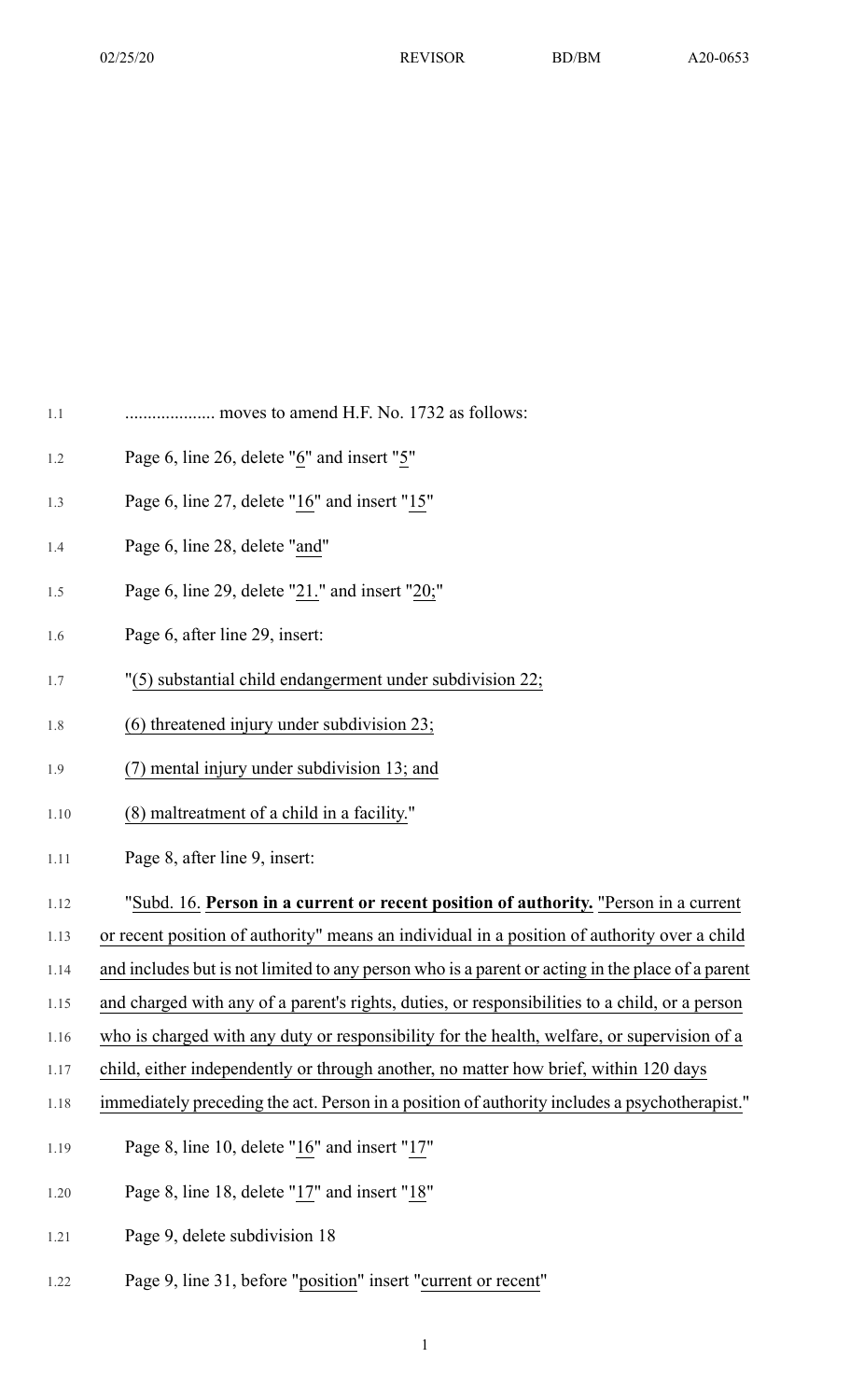| 2.1  | Page 10, line 2, delete "or"                                                                    |
|------|-------------------------------------------------------------------------------------------------|
| 2.2  | Page 10, line 3, before the period, insert ", or 609.352 (solicitation of children to engage    |
| 2.3  | in sexual conduct; communication of sexually explicit materials to children)"                   |
| 2.4  | Page 10, line 25, after " $15$ " insert ", paragraph (a), clause (2),"                          |
| 2.5  | Page 11, line 4, delete "child" and insert "minor"                                              |
| 2.6  | Page 11, line 13, delete "6" and insert "5 or a similar law of another jurisdiction"            |
| 2.7  | Page 13, line 6, after the comma, insert "or 260A.28, subdivision 1,"                           |
| 2.8  | Page 13, lines 9 and 14, after "260A.23" insert ", subdivision 1, or 260A.28, subdivision       |
| 2.9  | $1,$ "                                                                                          |
| 2.10 | Page 14, line 31, delete "section" and insert "chapter"                                         |
| 2.11 | Page 16, line 16, after the period, insert "When a police department or county determines       |
| 2.12 | that a child has been the subject of maltreatment by a person licensed by the Professional      |
| 2.13 | Educator Licensing and Standards Board or the Board of School Administrators, the               |
| 2.14 | department or sheriff shall, in addition to other duties under this section, immediately inform |
| 2.15 | the licensing board."                                                                           |
| 2.16 | Page 18, line 6, after the period, insert "The Department of Education's responsibility         |
| 2.17 | to screen and investigate includes allegations of maltreatment involving students 18 to 21      |
| 2.18 | years of age, including students receiving special education services, up to and including      |
| 2.19 | graduation and the issuance of a secondary or high school diploma."                             |
| 2.20 | Page 20, line 25, delete "abuse and" and insert "maltreatment"                                  |
| 2.21 | Page 20, line 26, delete "neglect"                                                              |
| 2.22 | Page 20, line 32, delete "abuse and neglect" and insert "maltreatment"                          |
| 2.23 | Page 21, line 1, after "the" insert "assessment or"                                             |
| 2.24 | Page 22, line 5, after "a" insert "screened in"                                                 |
| 2.25 | Page 27, line 6, delete "abuse" and insert "maltreatment"                                       |
| 2.26 | Page 27, delete lines 11 and 12                                                                 |
| 2.27 | Page 27, line 13, delete " $(2)$ " and insert " $(1)$ "                                         |
| 2.28 | Page 27, line 15, delete " $(3)$ " and insert " $(2)$ " and delete "child"                      |
| 2.29 | Page 27, line 16, delete "child"                                                                |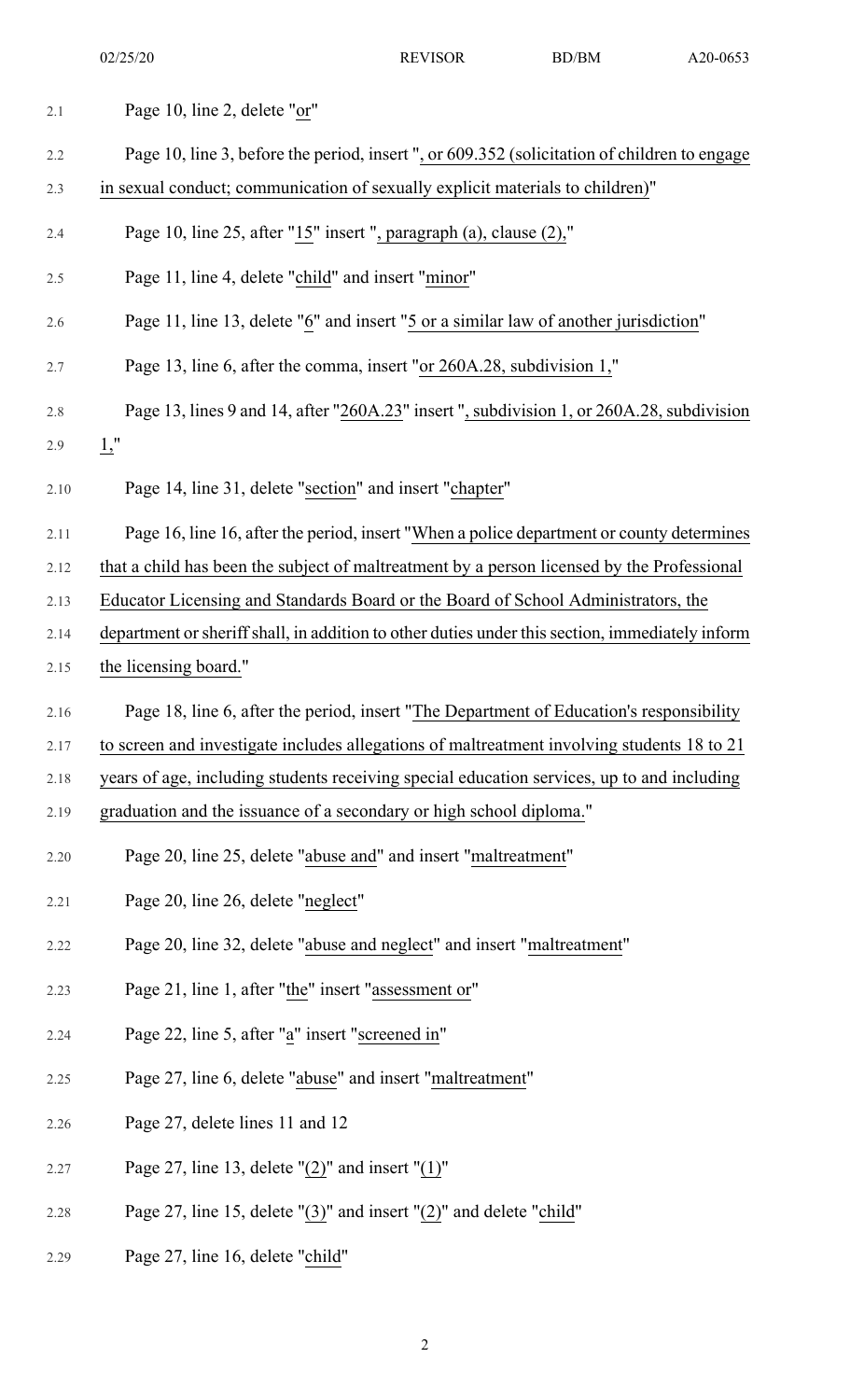- 3.1 Page 27, line 18, delete "(4)" and insert "(3)"
- 3.2 Page 29, line 8, delete ", 245G,"
- 3.3 Page 29, line 24, before "or" insert ", guardians,"
- 3.4 Page 29, line 25, after "treatment" insert "or care of disease" and after "child" insert "in
- 3.5 lieu of medical care"
- 3.6 Page 30, line 21, after "maltreatment in" insert "a"
- 3.7 Page 31, line 5, delete "assessing or"
- 3.8 Page 31, line 26, delete "abusing or neglecting" and insert "maltreating"
- 3.9 Page 31, line 30, delete "assessments or"
- 3.10 Page 32, line 32, delete "assessing or"
- 3.11 Page 33, lines 1, 4, and 14, delete the comma and insert a semicolon
- 3.12 Page 33, lines 2 and 13, delete the comma and insert a semicolon and delete the comma
- 3.13 and insert a semicolon
- 3.14 Page 33, line 3, delete "assessment or" and delete the comma and insert a semicolon
- 3.15 Page 33, lines 7 and 11, delete "assessing or"
- 3.16 Page 35, line 21, delete "assessing or"
- 3.17 Page 35, lines 25 and 26, delete the comma and insert a semicolon and delete the comma
- 3.18 and insert a semicolon
- 3.19 Page 35, line 27, delete the comma and insert a semicolon
- 3.20 Page 39, line 1, delete "section 260A.20" and insert "this chapter"
- 3.21 Page 43, line 32, delete "social service" and insert "welfare" in both places
- 3.22 Page 45, line 15, after the period, insert "The records shall be collected and maintained

## 3.23 according to chapter 13."

- 3.24 Page 45, delete line 16
- 3.25 Page 45, line 17, delete "(m)" and insert "(l)"
- 3.26 Page 45, line 20, delete "(n)" and insert "(m)"
- 3.27 Page 45, line 28, delete "(o)" and insert "(n)"
- 3.28 Page 45, line 32, delete "(p)" and insert "(o)"